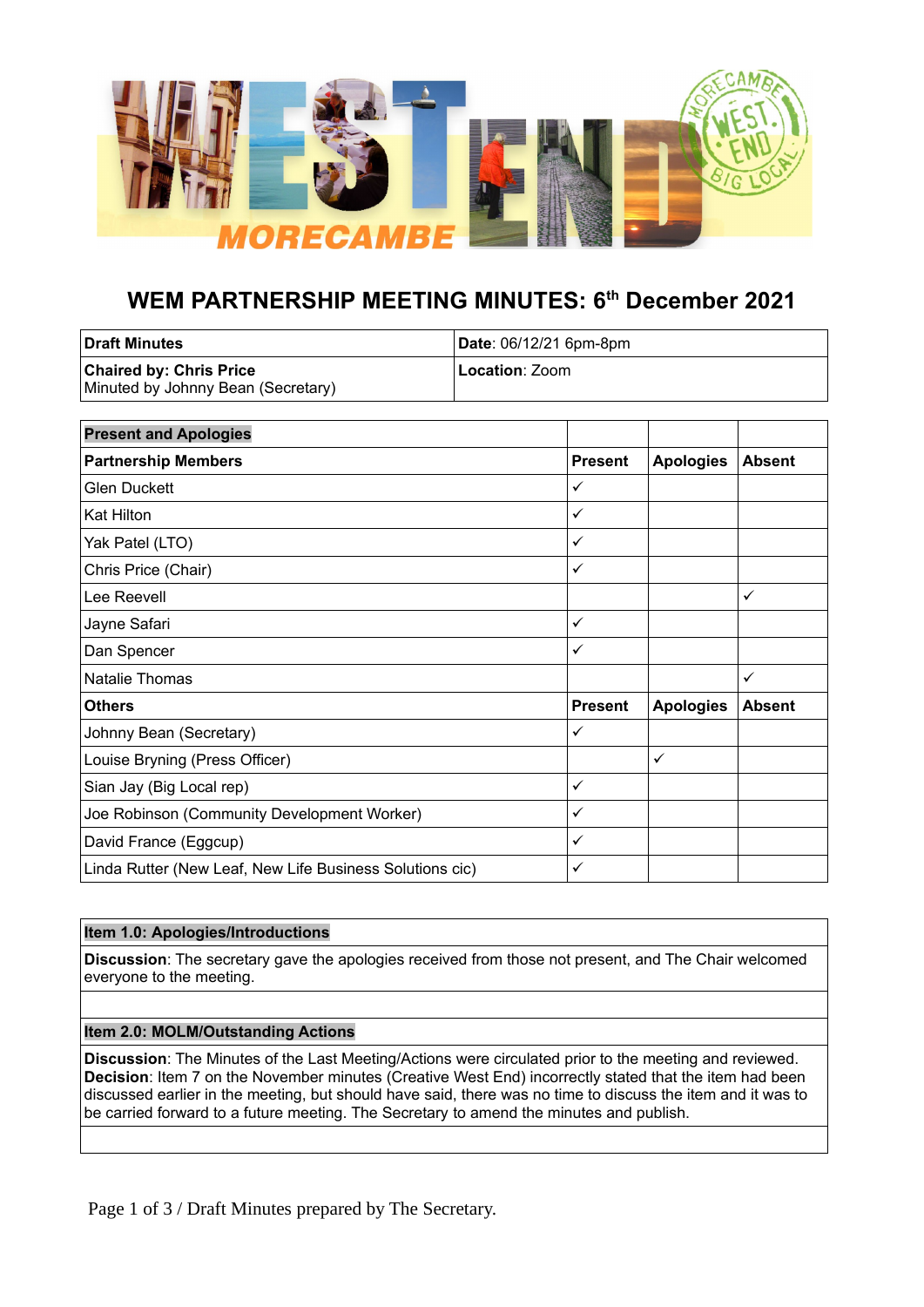# **Item 3.0: Eggcup Potential New Project Discussion**

**Discussion**: David France from Eggcup presented an idea he has been discussing with our community development worker, and wished to present to the partnership. The idea being a pilot for a direct support scheme, where help goes directly to the person/s in need. Pilot would work with 5-10 households/families, and a full-time assistant selected by the participants to support them. Potential cost would be around £50k. If WEM were interested a partner would need to found, as the idea is not for this to be an Eggcup project. A short discussion took place after the presentation. The partnership thanked David and also asked if he could attend a future meeting to talk about Eggcup wraparound services.

**Decision**: Idea well received by all present. Some time and money needs to be spent on scoping the idea. Scoping costs estimated at £1000 - £1500. David can assist with the scoping if needed. It was agreed to discuss this further. David left the meeting at this point. Yak also had to leave at this point.

**Action**: The Secretary to share David's slide presentation to the full partnership.

Action: The Secretary to invite David to a future meeting to discuss Eggcup wraparound services.

# **Item 4.0: Building Project**

**Discussion**: Linda Rutter (of New Leaf New Life Business Solutions cic) joined the meeting and was welcomed. Linda has been recommended to WEM by Niamh Goggin to potentially help us with due diligence on the project. Linda gave a short presentation on herself and her business and a positive discussion took place.

**Decision**: The possibility of asking Linda to assist with a visioning exercise on the project was discussed. Agreed that WEM should set aside an initial budget of £5k (10 days of Linda's time) and draw up a list of what might be done with that to assess viability of the project. Dan and Glen both keen to participate in the project in some way.

**Action**: Sian to follow up with Linda Rutter.

# **Item 5.0: Centenary House**

**Discussion**: The Chair outlined the current situation and recent events regarding the £100k fund set aside for the Good Things Collective on the project. Niamh had not reported that the business plan as presented by GTC wan not sufficient for WEM to release the funds. WEM remained keen to support the project and a vote was taken between meetings to approve the release of funds to LCC (a partner in the project) and this was welcomed by the GTC. Sian noted for the minutes that Carolyn had chosen, as a result, to resign from the partnership as she felt unable to work within the Big Local decision making methods. Dan noted that he had felt some reservations about the discussion process, but this had been followed up on with

clarifications and he was happy with the decision. A short discussion took place about the need to grow the partnership and broaden it.

**Decision**: It was agreed we should start to plan around growing the partnership, with some public events in the coming summer (pandemic allowing).

#### **Item 6.0: The New Plan**

**Discussion 6.1: Vision:** The Secretary presented some initial thoughts about the vision statement for the new plan and a discussion took place.

**Decision**: It was agreed that we were narrowing the vision statement down, but it still needed more work. **Discussion 6.2: Projects:** The projects list was shared with the partnership before the meeting and it was briefly discussed.

**Decision**: Needs more thinking about.

**Action**: The partnership to revisit the projects list and consider which elements of it are the most important and the easiest to deliver.

**Discussion 6.3: Consultation:** A draft consultation survey was shared before the meeting, but time excluded it from further discussion.

**Action**: Any comments to be made asap to the Development Worker.

**Discussion 6.4: Reflection:** The item was not discussed due to lack of time.

**Decision:** Discuss next time. It was agreed that the plan still required more time before submission to Big Local and that Sian should advise Local Trust that we are requesting to submit at the end of January, with a

Page 2 of 3 / Draft Minutes prepared by The Secretary.